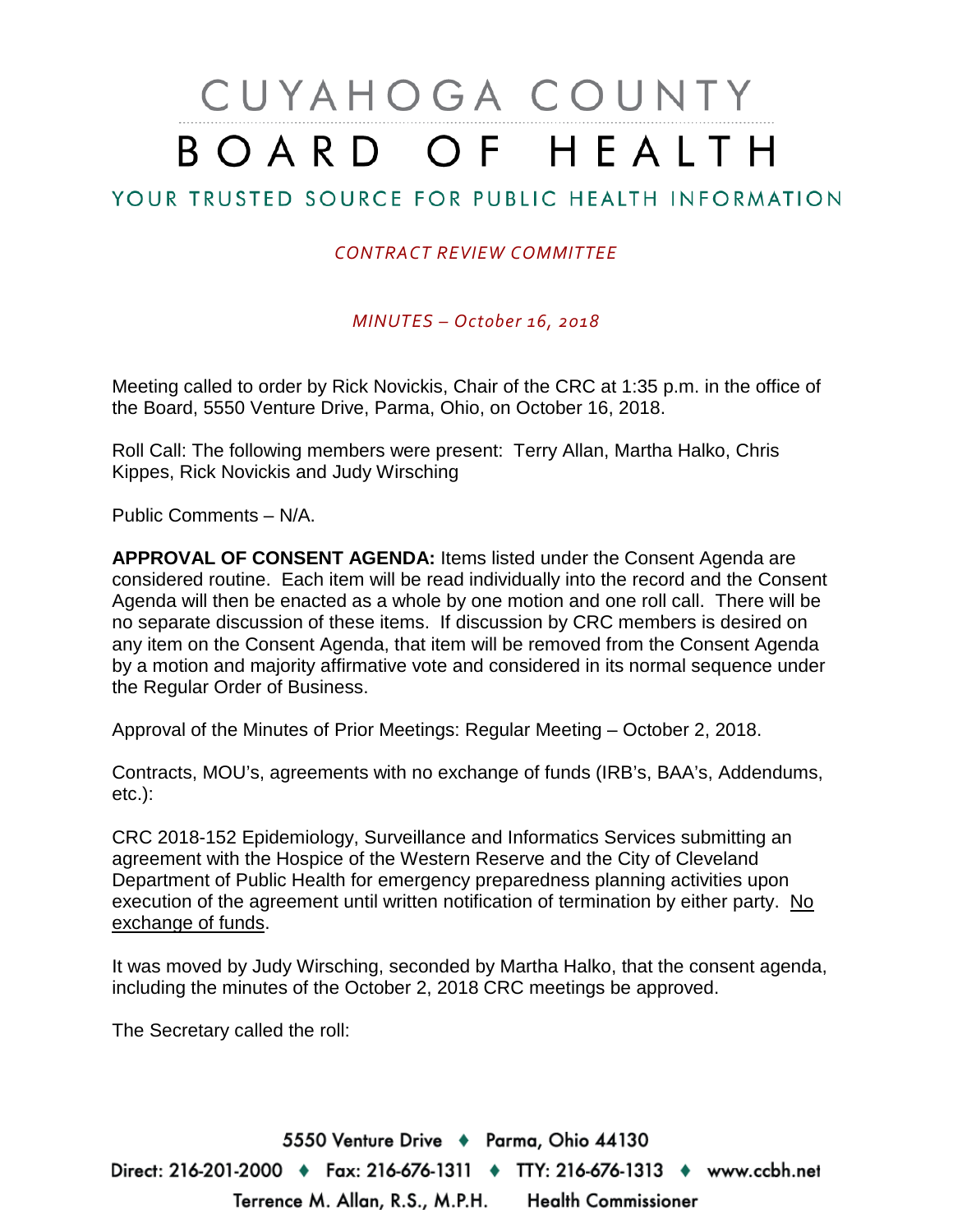Ayes: Terry Allan, Martha Halko, Chris Kippes, Rick Novickis and Judy Wirsching

## **CONTRACTS AND AWARDS:**

Tabled Items

CRC 2018-99 16002 W. 130<sup>th</sup> St. Strongsville, Ohio 44136

No action at this time.

CRC 2018-100 7208 Broadview Rd. Parma, Ohio 44134

No action at this time.

CRC 2018-123 7454 Bronson Rd. Olmsted Township, Ohio 44138

No action at this time.

CRC 2018-137 16006 W. 130<sup>th</sup> St. Strongsville, Ohio 44136

No action at this time.

CRC 2018-142 Epidemiology, Surveillance and Informatics Services submitting an agreement with the Association of Ohio Health Commissioners (AOHC) to secure an emergency preparedness consultant from July 1, 2018 to June 30, 2019. Amount to be paid to AOHC is not to exceed \$5,500.00.

Purpose: To allow AOHC to secure an emergency preparedness consultant on behalf of CCBH to serve as a liaison for emergency preparedness planning functions as outlined by the BTeam.

Funding Source: 100% reimbursable through the FY2019 PHEP grant

No action at this time.

CRC 2018-148 7536 Stearns Rd.

5550 Venture Drive + Parma, Ohio 44130

Direct: 216-201-2000 ♦ Fax: 216-676-1311 ♦ TTY: 216-676-1313 ♦ www.ccbh.net Terrence M. Allan, R.S., M.P.H. **Health Commissioner**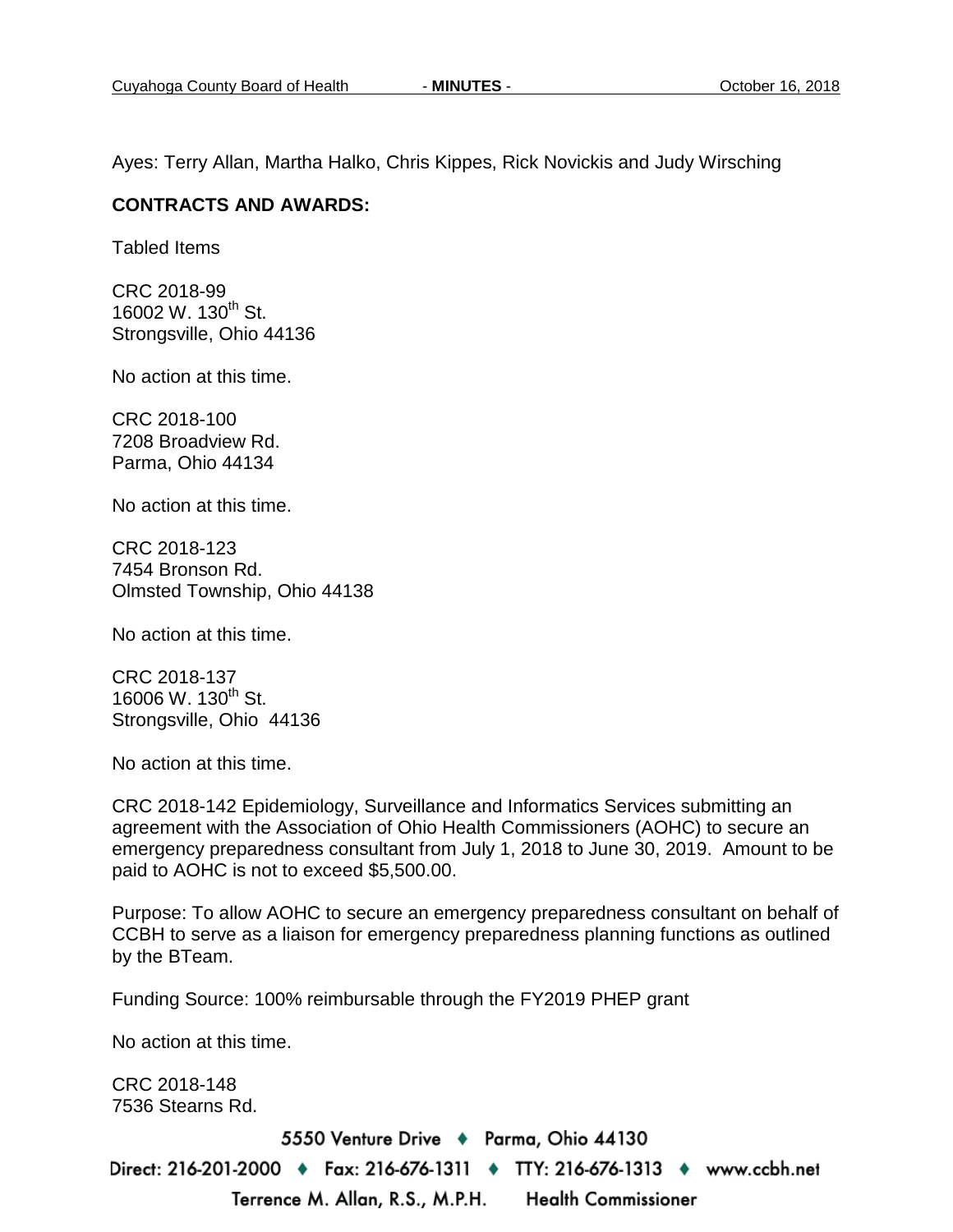Olmsted Township, Ohio 44138

No action at this time.

CRC 2018-149 4919 Brainard Rd. Orange Village, Ohio 44022

No action at this time.

New Items For Review

Bid/Quote Openings ≥ \$25,000.00

None

Bid/Quote Openings < \$25,000.00

None

Expenditures: Contracts up to \$25,000.00

None

Revenue Generating Agreements up to \$25,000.00

None

Contract Rescissions

None

Other Business -

Rebecca Burke asked that the committee consider the approval of an additional item, CRC 2018-153, an MOU with Case Western Reserve University – no exchange of funds due to the need for approval prior to the next meeting of the CRC.

It was moved by Chris Kippes, seconded by Rick Novickis that the amendment to the Memorandum of Understanding (MOU) (CRC 2018-153) with Case Western Reserve University (CWRU) for population health liaison services to extend the period from June 30, 2017 through June 30, 2022 be approved. No exchange of funds.

The Secretary called the roll:

5550 Venture Drive + Parma, Ohio 44130 Direct: 216-201-2000 ♦ Fax: 216-676-1311 ♦ TTY: 216-676-1313 ♦ www.ccbh.net Terrence M. Allan, R.S., M.P.H. **Health Commissioner**